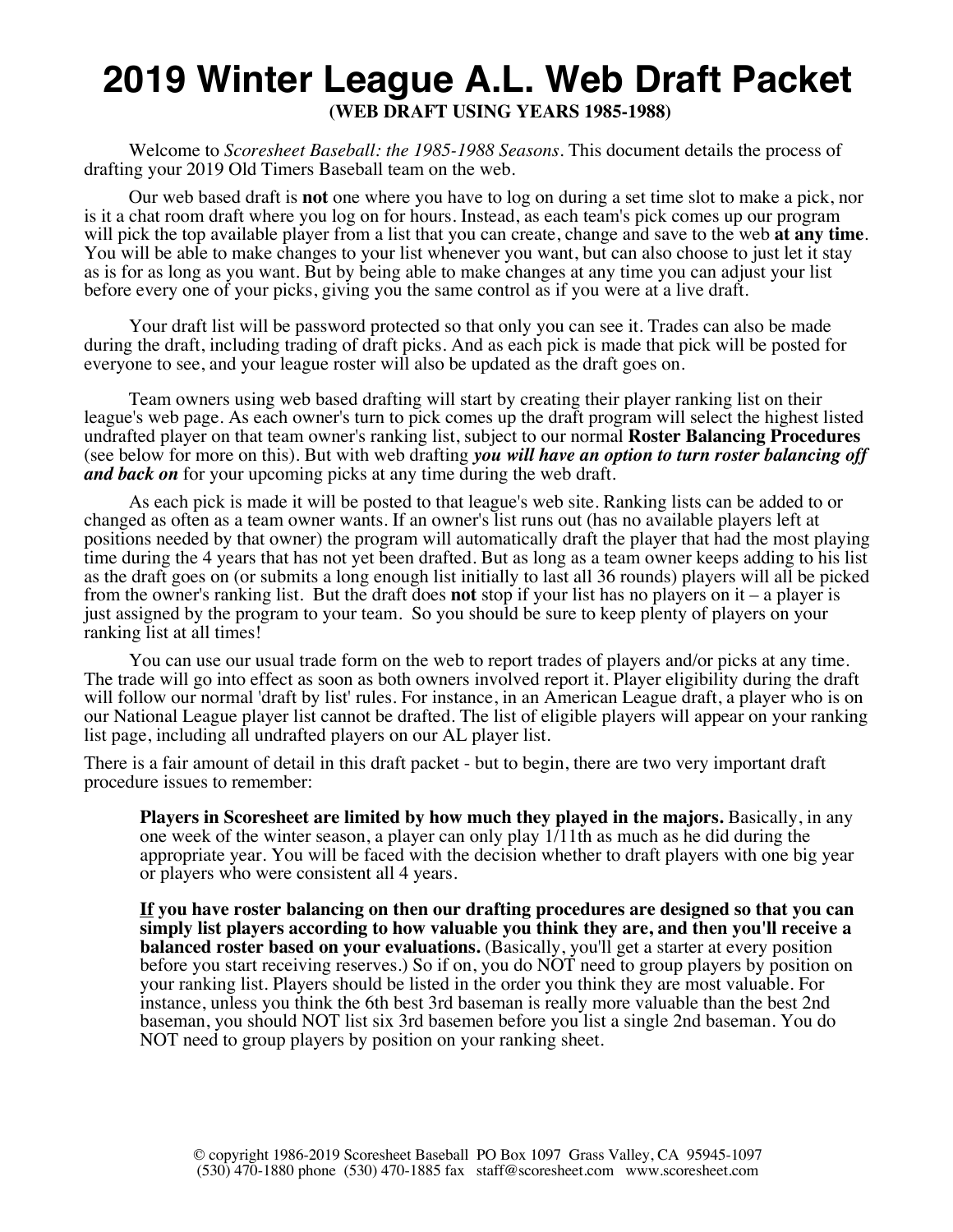## **Roster Balancing Procedures**

**For a web draft you can turn roster balancing on or off using the box at the bottom of your ranking list.** If you have roster balancing on then the program will follow the roster balancing rules described below. If you turn it off then when your pick is made you will simply get your highest listed player that is still available regardless of position needs, and the roster balancing rules will not apply.

The way our draft works (with roster balancing on) is that each round, when your turn comes up, the computer goes down your list, giving you your highest ranked available (undrafted) player, subject to these roster-balancing rules (please remember that you are free to turn Roster Balancing on and off throughout the draft). The purpose of these rules is to give you a starter at each position before you start receiving second-string players. For example, if you think a good shortstop is very important you might rank 4 of them in your top 10 choices. Once you get one shortstop we skip the next shortstops listed and draft your highest ranked non-shortstops in subsequent rounds. (However, since you need 3 outfielders, and 4 pitchers to fill your rotation, we will not skip over outfielders until you have 3 of them, and will not skip over any regular pitchers you've listed until you have gotten 4 of them.) **At the end of round 14**, or possibly later if you've used the "plus" option discussed at the end of this draft packet, you should have one C, 1B, 2B, 3B, SS, three OF's, four regular pitchers, one short reliever, and a player from our DH list or an extra 1B or OFer to bat as a DH. **HINT: It is best NOT to try and outguess how other owners will set up their lists.** The best method is just to list players in the order you think they'd help your team!

After you have a starter at every position (including 3 OFers and 4 regular pitchers), the computer goes back to the top of your ranking list, and we start similar roster balancing procedures for your backup players. In rounds 15-30 you will get at least one reserve at every position, including 3 reserve outfielders, and 8 more pitchers (at least 5 of which are NOT short relievers), before you get your final players. (We give you 8 more pitchers because we feel a team should have at least 13 pitchers to do well in Scoresheet.) We also strongly suggest that you list plenty of catchers, as getting a third catcher will probably help your team! Also, you should list plenty of utility types (players who qualify at more than one position) and/or extra shortstops, as any SS can play an adequate 2B and 3B in Scoresheet. By the end of round 30 you should have 2 players at each of: C, 1B, 2B, 3B, and SS; 6 OF's; a DH or extra 1B or OFer to bat as DH; and 13 pitchers, at least 9 of which are **not** listed as short relievers on the draft lists. Since almost anyone can field a competent first base in Scoresheet, we do not force you to draft a backup first baseman. So, instead of always assigning you a second one, we allow you to draft a fourth reserve outfielder or a second DH instead of a backup first baseman.

Your 31st thru 36th picks can be almost anyone. After you get your backups everywhere these last picks can include up to: 4 more pitchers, 3 more outfielders, or up to 2 additional players at each other position. It is possible, if you do not list enough players at each position to ensure getting someone, that players may be assigned to your team by default. (The order players are assigned by default is by playing time. If you need both pitchers and position players, then for default drafting purposes one inning pitched is equivalent to 2 plate appearances.) Because of this, your ranking sheet should include plenty of players from every position. And as noted above, for a web draft you **can** choose to turn roster balancing on or off as the draft goes on. If off then you will simply get the number 1 player on your list who is still available, regardless of position needs.

## **Playing Limits**

A player in *Scoresheet Baseball* can only play about twice as much as he did during an average week of the year being used. (Your Scoresheet team will play 12 games per week - we estimate the average major league team plays 6 games a week.) Basically, **we are going to take the player's yearly totals and divide by 11**, and use those numbers to determine how much, and how well, a player will do each week. (This holds pretty strictly for hitters. Pitchers will get to slightly carry over innings pitched that are not used one week to the next.) The playing time limitations explain why a sub may start a game, or why a pitcher may be taken out before his hook number is reached. This means you should try to draft players who played a lot, or you should definitely trade if for example you end up with a lot of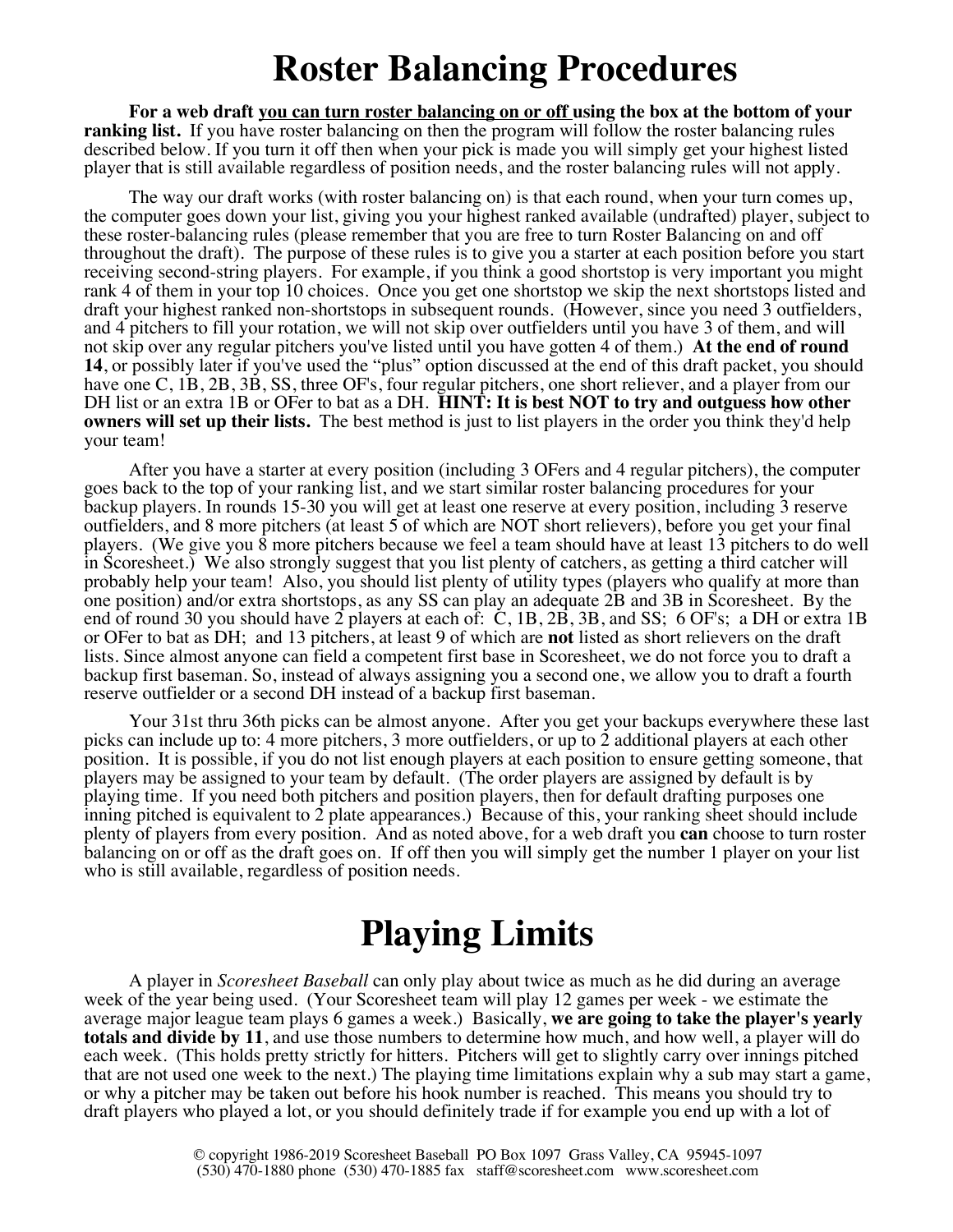players with plenty of playing time in 1985, but you are very thin in playing time from 1987.

If you run out of eligible players at a position, we automatically shuffle positions for you. We'll move players between 2B, 3B and SS; we'll move the guy on the bench with the top pinch hit rank to 1B and/or DH; and we'll take the top listed player and move him to OF. (This shuffling only happens if you have no one on the bench or taxi squad qualifying at that position. If you have substitute OF'ers available then of course we move the top listed sub OFer to the starting lineup.) Such changes incur the fielding penalties discussed with fielding numbers. But this is a fairly realistic representation of what happens in the majors when a starter is injured.

If you are unable to field a position, we assign you an anonymous replacement. These replacements, appearing as Catcher(AAA), OF(AAA), Pitcher(AAA), etc., will be roughly .200 (or worse) hitters, or pitchers with an ERA 1.8 times the league average (roughly an ERA of about 7.2). (AAA) players will bat differently depending on what position they appear at. (AAA) OFers and first basemen hit about .205, with a .255 slugging percentage, catcher(AAA) hits about .150 with a .200 slugging average, and (AAA) infielders hit about .190, but with only a .220 slugging average. These are the same types of players that are called up from the Triple A teams when injuries occur on a major league club. The use of (AAA) players enable your team to continue playing, but certainly do not increase your chance of winning. It is best to get plenty of playing time at all positions for all 4 years!

Miscellaneous limits: 1) "Short relievers" (as designated by our player lists) cannot pitch more than three innings in a single game. 2) A pitcher listed as a short reliever on our lists can NOT start a *Scoresheet Baseball* game. Also (**new in 2011),** pitchers on our short reliever list can not pitch in a game before the 4<sup>th</sup> inning. 3) Any pitcher who didn't start at least 6 games in the majors that year can't pitch more than 4 innings in a single game for you (even if he starts for you). 4) For pitchers, an appearance counts roughly as an inning pitched. (Each appearance in the majors adds an inning to the amount he can pitch in Scoresheet that week, each Scoresheet appearance costs him an inning.)

\*\*NOTE: **Pitchers can get at most 3 starts in each Scoresheet week** - so if you have a pitcher who had a huge number of innings in the majors one year some of those innings may get 'wasted'. Also, if you hook pitchers early they may not get a chance to use all their innings - **because of hooks, pinch hitting, etc., you should try and get at least 1200 innings pitched for each of the 4 years. And having at least a total of 1250 to 1300 innings pitched for each of the 4 years is a very good idea if you want to avoid the dreaded PAAA.**

## **A.L. Player Lists Explanation**

We have listed pretty much every player that had at least 200 plate appearances, or 75 innings pitched, in the 4 years (1985-1988.) Players that were traded from league to league are listed in the league for which they had the most playing time during those 4 years. All of the players on the AL list WILL stay in *Scoresheet Baseball* American Leagues for all 12 weeks of the winter season - you do get to use a player's stats for the appropriate year even if he was playing in the NL that year. **You can ONLY draft players who are listed on your league's player list** - **any player not on the AL player list is not eligible to be drafted in ALs in this year's winter game**.

We've tried to list each player at the position he played the most games at during the 4 years, OR at the position he qualifies at where we feel most owners would want to play him (when taking into account how other players at that position hit, and that players' fielding abilities at that position). **For drafting purposes a player is considered only at the position he is listed under**. However, once the season begins, you can play a player either at the position he was listed under, or at any position he qualifies at, without any fielding penalty.

Under a single position, players are sorted by the number of major league plate appearances (or innings pitched) they had in the 4 years combined. Read through the entire list. It is NOT meant to be an ordering of how good we consider a player to be. A good player may have been hurt , or even not played, in a couple of the years, and not have many total at-bats, so he will be near the end of the list at his position. You will have to decide whether it is better to go for a guy who was consistent for all 4 years, or to go for a guy who had one huge year.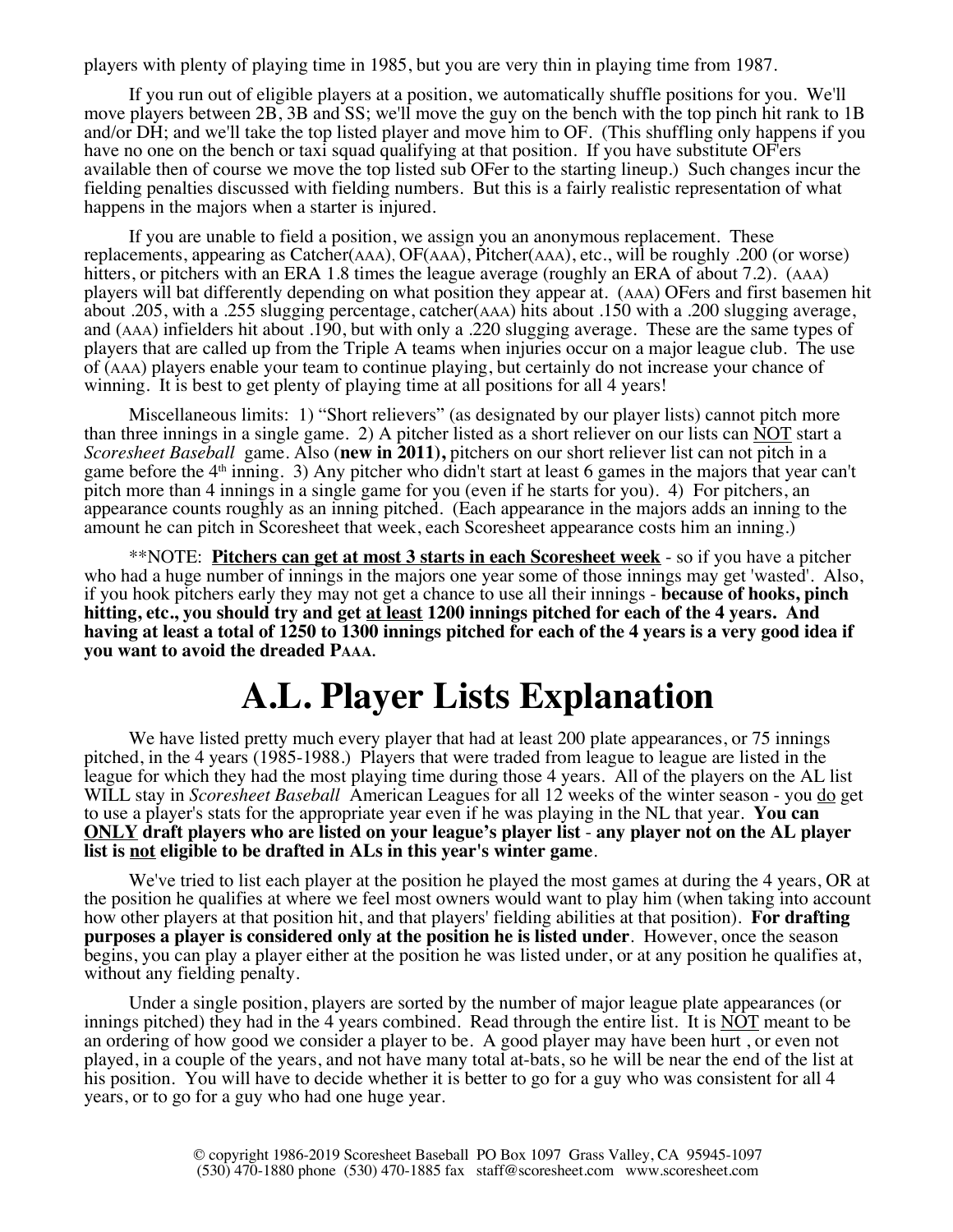### **Fielding numbers**

The first number after each position player is his **average** number of errors **per full-time year** (550 plate appearances) at that position. \*\*(In the *Scoresheet* game, **we actually use his actual number of major league errors in the year being used**. The number shown in the draft packet is just an average, and is only there to give you an idea of his error totals!) The next number is his fielding range roughly outs recorded per 9 innings (**the same range number is used all 4 years**). This fielding range number is the same as in our regular summer game, taking into account both a player's actual range on batted balls, and his ability to turn the double play. In general, a bad (low) fielding number means that your pitchers will give up a few extra hits (because that player covers little ground). A good (high) fielding number will save your pitchers a few hits. Pitcher, catcher, and first basemen fielding range stats are not listed. We feel that a pitcher's fielding ability is already reflected in his ERA. Unfortunately, due to unavailability of the stats, **all catchers** in the winter game are assumed to **have the same throwing arms**. We do not list first baseman ranges because they have so much to do with the abilities of the other infielders. So, anyone qualified to play first base plays it with **equal** fielding ability in this winter game.

**\*\*\* NOTE: ALL positions that Scoresheet considers a player qualified at are listed on the drafting packet!** (Roughly, we qualified a player at a position if he played a significant fraction of his playing time there.) **What is listed in the draft packet is FINAL for this winter's game**!! (If a player is not shown as qualifying at a position in this draft packet then he will not qualify there during any of the 4 segments of this year's game.) In this context, to "qualify" simply means that the player can play this position without penalty once the season starts. Once the season starts, a player CAN play at positions other than where he's listed on our enclosed player lists (**except only pitchers can pitch, and only qualified catchers can be used at catcher in** *Scoresheet***. Also, only players who are qualified at any one of 2B, SS or 3B can play those positions in a** *Scoresheet* **game**).

The fielding number shown on the draft packet is what will be used for that player at that position for the entire 1985-1988 game. If we listed a guy as qualified at a position then you can play him at that position, with the listed range, all 4 years, even if he did not actually play that position that year in the majors. But, if a player is not shown on this draft packet as qualifying at a position then he does NOT qualify there even if he did play some at that position in the majors! There are a lot of hitting and pitching stats that are not listed in the draft packet that are used in the winter game; certainly doing some additional research on players could help you win some games. But for fielding, this draft packet is the final authority on where players qualify, and what their fielding range is!

We list fielding stats because they are generally harder to come by than hitting or pitching stats, and we wanted you to get an idea of the differences in various players fielding ranges. These fielding numbers should influence how you rank players. While **we do feel hitting and pitching is more important than fielding** we believe that most baseball fans (and baseball games) do <u>not</u> emphasize defense enough. Warning: Just because a player qualifies at a position does not mean you will want him to play there. For instance, some players we listed under 2B or 3B also qualify at SS, but their range at SS is so low that we think most teams would be better off playing a somewhat weaker hitting but better fielding player at SS. We did try and list players at the position we felt most owners would want to play them, since that is where they will count for roster balancing in the draft.

In general, the way a good fielding range helps you in Scoresheet is that with a team with good range your pitchers give up less hits per week than they did in the majors; a low range team will make pitchers give up more hits per week than they actually did in the majors. A difference of .10 in fielding range is a difference of .1 (a tenth) of a baserunner per nine innings that your pitchers will give up. We have come up with a fairly simple rule of thumb **when comparing 2 players** at the same position. **For a full time player,** each .10 in range is worth about .025 in batting average - or another way to look at it is that each .10 in range is worth about a difference of 5 home runs per full-time year if the two players have the same batting average. (To go into hundredths, a difference of .04 is worth about 10 points in batting average, or about 2 home runs.) What fielding range really does is take away hits from the other team, but for comparing 2 players I think it is simpler to think of a bad fielding range as taking away from that player's offensive contributions to your team.

For example: If you have a <u>full time</u> shortstop with a range of 4.85 he will save your team two tenths of a hit every game (a hit every 5 games) versus a shortstop with a range of 4.65. Over a 144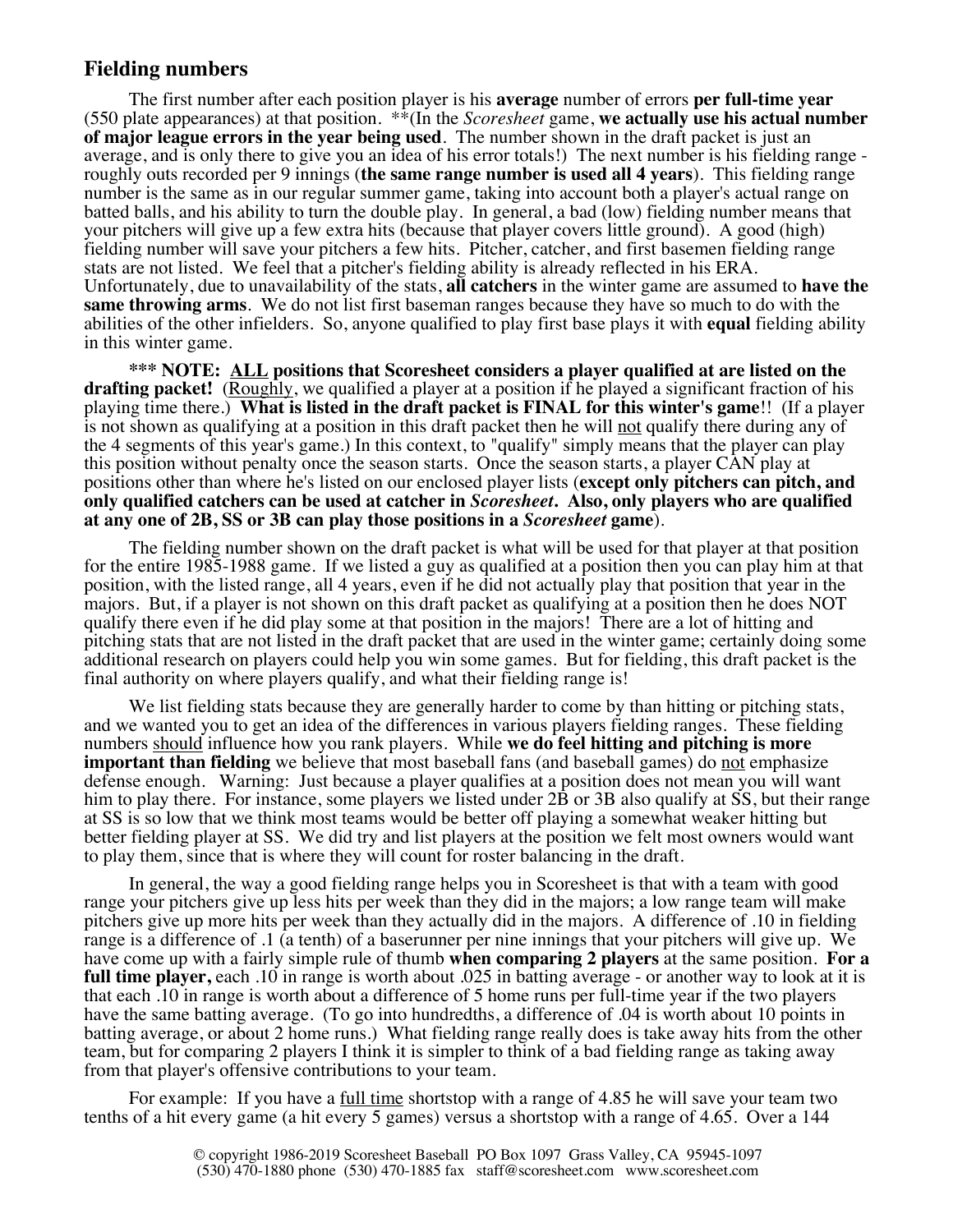game season this translates into almost 30 hits saved - which is about the same thing as adding 50 points to the batting average of the better range shortstop! Once again, the simple rule of thumb, for full-time players, is that each .10 in range is worth about 25 points (.025) in batting average. Thus, a singles hitting second baseman with a range of 4.35 and a batting average of .240 is worth about the same as a singles hitting second baseman with a batting average of .290 and a range of 4.15.

**Note**: a numeric range difference has the same importance at all positions - a .10 difference between 2 shortstops is the same as a .10 difference between 2 third basemen. This is true for everywhere except CF. The range of whomever is playing center field for you is about 1.4 times as important as either the left or right fielder when figuring your overall team range. (Meaning that for whomever is playing center field for you a difference in range of .10 is worth about 35 points in batting average, or about 7 HRs.) Thus, you should have at least one fast outfielder to play center field for you! A guy did NOT have to play CF in the majors to play CF for you - what you want is to play your highest range OFer in CF. (There is no difference between LF and RF in this game.) (AAA) players field about average when playing OF, 1B, 2B, or 3B, about .10 worse than the average SS. Also, C(AAA) has a below average throwing arm. (You are not allowed to play a non-catcher at catcher.)

We have penalty formulas for a player out of position that increase his number of errors, and also raise opposing batting averages because of range considerations. (Even though you may not notice it directly on the scoresheet, it is the range penalty that will hurt you the most when you play a player out of position. Your pitchers will give up many more hits if you try and play an outfielder in the infield; they will definitely give up more hits than the added offense will help you.) The severity of this penalty depends on how badly the player is out of position. **Here are some examples of out of position penalties if you move a player to a position he does NOT qualify at.** (Remember, if a guy qualifies at a second position then his range at that position is also listed on the draft packet.) These examples assume the player is an average fielder at his listed position, and combine both the range and error penalty. A good fielder at his real position will do a little better, a poor fielder a little worse.

```
an average 1B has an: OF range of 1.94
an average 2B has a: 3B range of 2.53; SS range of 4.40; OF range of 2.04an average 3B has a: 2B range of 3.97; SS range of 4.33; OF range of 2.01 an average SS has a: 2B range of 4.14; 3B range of 2.61; OF range of 2.07an average SS has a:<br>an average C has a:
                         1B range of 1.73; OF range of 1.93finally, a DH has a: 1B range of 1.70; OF range of 1.90 (in addition to making the 
average number of errors for that position when playing there in Scoresheet.)
```
In addition, any average infielder is assumed to be able to play 1B with average 1B range, and average OFers can play 1B with a range of about 1.79. (**In this winter game all qualified first basemen field with a range of 1.85**.) The switches above will also **automatically be done** for you by our computer before bringing in AAA players. Since the computer conducts this position switching automatically, a general rule of thumb is that you should only list players on your lineup card at positions for which they really qualify! Also, **only players who are qualified at any one of 2B, SS or 3B can play those positions in a** *Scoresheet* **game.** And please remember that only qualified catchers can be used at catcher in *Scoresheet*.

I apologize if all of this fielding number stuff is confusing. Fielding will be discussed again in a couple of early-season newsletters. I just want to point out then when drafting you should to some degree take into account a player's fielding ability (both range and fielding percentage.) This is commonly overlooked in other games, but is used in Scoresheet to reflect the value of fielding in the major leagues.

#### **Hitting and Pitching Stats:**

We have also listed a few hitting or pitching stats for each player, on a yearly basis. For hitters we have printed total "plate appearances" (at-bats plus walks) each year, along with batting average and HR's hit. For pitchers we have indicated innings pitched each year, and each year's ERA. (I personally feel the most important stats for a hitter in Scoresheet are on-base percentage and slugging average, with ERA and baserunners allowed per inning as the most important stats for pitching success in Scoresheet. But there is a limit to how much we can print, plus we don't want to do all of the research for you! At least printing ERA and batting average should jog your memory as to who was dominating back then.) We skipped years for players with fewer than 20 plate appearances or 10 innings pitched (the player will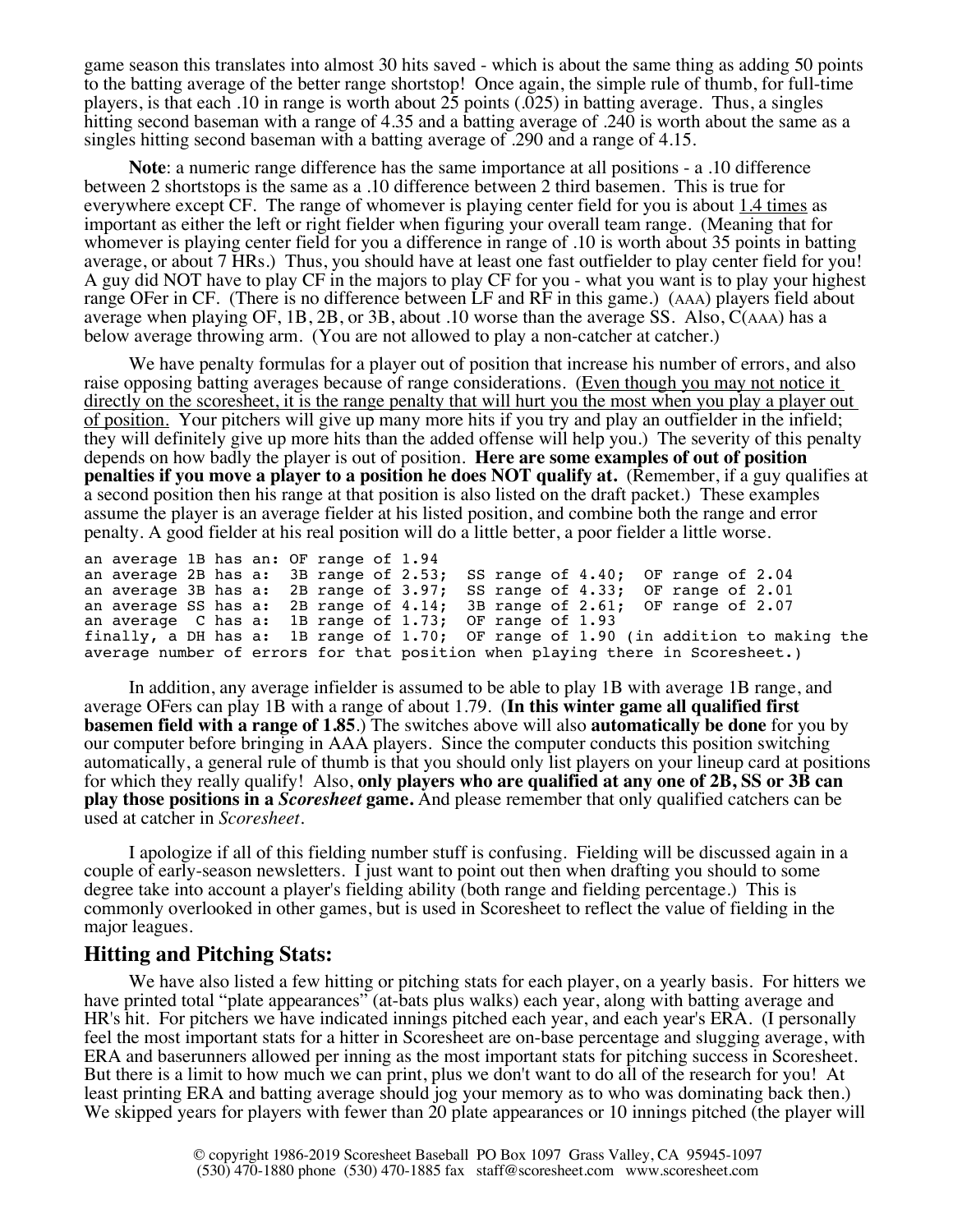not play for you those years). Finally, we've given the side each pitcher throws from (L or R), and the side everyone else bats from  $(L, R, or B)$  for both).

## **Statistics Used**

We've tried to make Scoresheet *Baseball* the most realistic baseball simulation possible, using **every** available statistic. Some stats, such as RBI's, runs scored, and pitcher wins and losses and saves, are partly determined by which team a player is on in the majors. These "team dependent" stats are used less heavily than purely individual stats, such as batting average, home runs, assists, ERA, etc. More information regarding specific stats is given below. Major league RBI's and Runs Scored, and a pitcher's major league won/loss record, are generally far less important in winning at Scoresheet than they are in other "fantasy" baseball games. A player's RBI's and Runs Scored in Scoresheet will NOT match his major league totals, since these depend on teammates' performance.

#### **Batting and Base Running:**

The actual number of singles, doubles, triples, home runs and walks the batter had per plate appearance for the appropriate year, modified by the opposing pitcher and fielders as discussed below, determines his chances at each at-bat. The batter's RBI's and runners' runs scored totals are used to determine how far the baserunners advance on a base hit, and affect the chance of a sacrifice fly. The simulation also takes into account such subtle factors as a runner sometimes advancing farther on a hit with 2 outs, since he can run with the crack of the bat. Stolen bases are important as you can only steal in our games up to as often, and with as much chance of success, as in the majors. Other stats used include a batter's differences in his hitting against left-handed and right-handed pitchers. We do not have actual lefty-righty stats for individual players for 1985-88, so this difference is the same for **all** players in this game. Generally, a right handed batter hits about 15 points lower against a right-handed pitcher than vs. a LHP, a left-handed hitter hits about 35 points lower against left-handed pitchers than vs. RHPs. Having left- and right-handed pinch hitters IS as important in *Scoresheet Baseball* as in the majors. When a pitcher bats we use his actual hits and general batting performance from the appropriate year.

#### **Pitching:**

The number of hits, walks and strikeouts the pitcher recorded during the appropriate year in the majors affects each batter's chances against him. For example, a hitter will hit a lot better in Scoresheet against a pitcher who gave up 10 hits per 9 innings than he will against a pitcher who only gave up 7 hits per nine innings that year. We use a pitcher's ERA (and to a much lesser extent his W-L record) to determine when he gives up the hit, as well as whether it is an extra base hit. A pitcher with a low ERA in the majors may give up a lot of his hits with the bases empty, while a high ERA pitcher will give up more of his hits in *Scoresheet* with runners on base.

#### **Fielding:**

In *Scoresheet Baseball*, fielding range will show up in your pitcher's hits allowed totals. If your overall team range is good, your pitchers will give up less hits than they did in the majors. If your team fielding range is bad, your pitchers will give up more hits than they did each week in the majors. (Fielding is discussed in detail in the fielding number section under the player list explanation.)

We believe that fielding is more important that most people realize, partly because most past statistics and simulations have ignored it. Admittedly, batting and pitching are probably more important, but consider the old baseball adage that the most important positions are up the middle: C, 2B, SS, CF. Merely perusing batting stats would lead one to the opposite conclusion: most run production comes from the corners and other OF positions.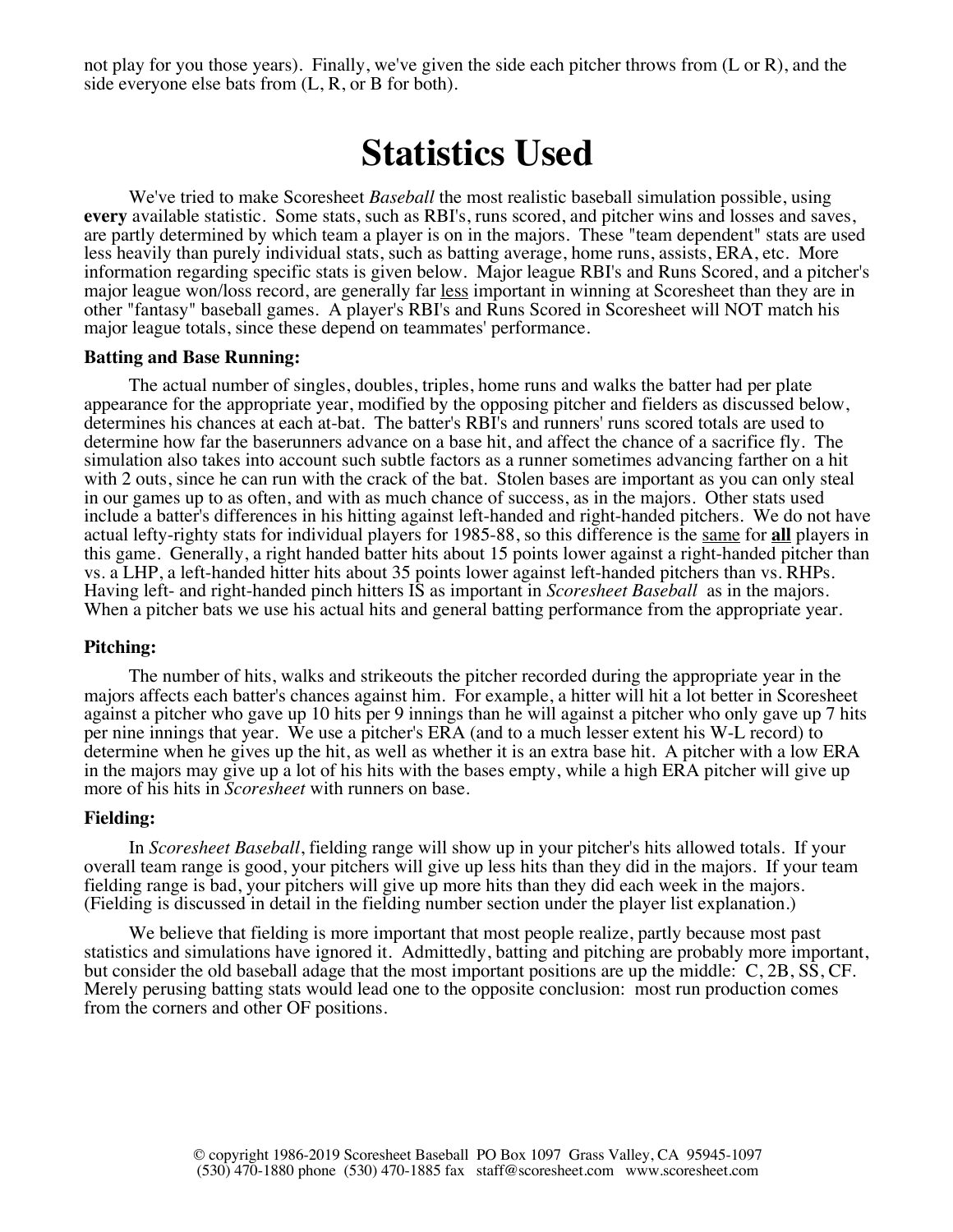# **Additional Scoresheet Baseball Rules**

### **Lineup Changes and Trades**

Each week your team will play 12 games, making for a 144 game season. The week's games are all played on Tuesdays, using the player's performance from the appropriate year. The first 3 weeks of the season will use stats from 1985, the next 3 weeks use 1986, weeks 7-9 use stats from 1987, and the final 3 weeks are played using stats from 1988. We must receive any lineup changes by Monday to be able to use them for Tuesday's games. You should send in your lineups from your league's web site, but can also send (if needed) by e-mail, postal mail or by fax. If sending lineups by fax or e-mail please send them by Sunday so that we have time to enter them and check for errors before playing games Tuesday morning. Once games are played they are final! Lineup changes, especially when the years switch, are very important. If using postal mail give the Post Office plenty of time to get your changes here!

You can make unbalanced trades (for example, 3 players for 2), and you are starting out with a 36 man roster. But you can not list more than 30 players on a lineup card. Any players not listed on a lineup card WILL stay on your team's roster, and will be used before any (AAA) players are called up. Also, your team will not have more than 8 pitchers and 16 position players appear in a single game.

Trading of players is free and is allowed until the 10th week of the season. We will review all trades to avoid unfair collusion between two team owners. We must hear from **both** of the teams involved in a trade. There is a **Report a Trade** link on your league's site, which is the easiest way for teams to notify us of trades. *When you make a trade we do need a new lineup from you, with the players you've traded away off of your lineup, and any new players that you want to use on your lineup.*

### **Drafting Option (plussing)**

If you have roster balancing turned on there is also an "advanced option" you can use. If you choose, you can put a plus sign (+) next to a player's number on your ranking list. What this means is that you want to draft that player even if you already have a player at that position. For instance, you may have already gotten someone as your third baseman, but a second 3B is still undrafted when his spot on your list is reached. If you have a plus sign (+) next to the second 3B's player number you will get him also, even though you already have a third baseman. (A plus sign will only override roster balancing for one extra player at each position. For example, you could get a second shortstop, or a 4th starting outfielder, before you get a starting catcher. However, you will NOT get a second backup at a position before you get a starter everywhere else.) Once you get a plussed player he does count at that position. We feel the number of times you should use this option is very limited (in fact we feel most of you will not use it at all). Do not get carried away. Our roster balancing procedures are designed to help you get a balanced team. (We recommend keeping the number of plusses you use under 10!) This plus option is the reason that some teams may NOT have a starter at every position exactly at round 14, or have a starter and backup players everywhere by round 30 exactly.

### **Miscellaneous Rules**

- 1) Your team will not have more than 8 pitchers and 16 position players appear in a single game.
- 2) In this winter game you can **only** draft players from the 1985-1988 A.L. player if a player is not on this list, but played a significant amount of time in 1985-1988, then he is on the other league's player list, and so is not eligible in your league. Also, these lists are final as far as qualifying for fielding purposes - if a position is not listed for a player as one he qualifies at then he does not qualify there in any of the 4 years! The same thing is true for pitchers - if a pitcher is listed on the short reliever list then he can not start a game in *Scoresheet*, even if he may have had a couple of starts that particular year in the majors. Also (**new in 2011),** pitchers on our short reliever list can not pitch in a game before the  $4<sup>th</sup>$  inning.
- 3) Once games are played they are final.
- 4) 10 team leagues are split into two 5 team divisions. At the end of the regular season the 2 division winners make the playoffs (**no wild card**!) The playoffs are a best of 16 series, with 4